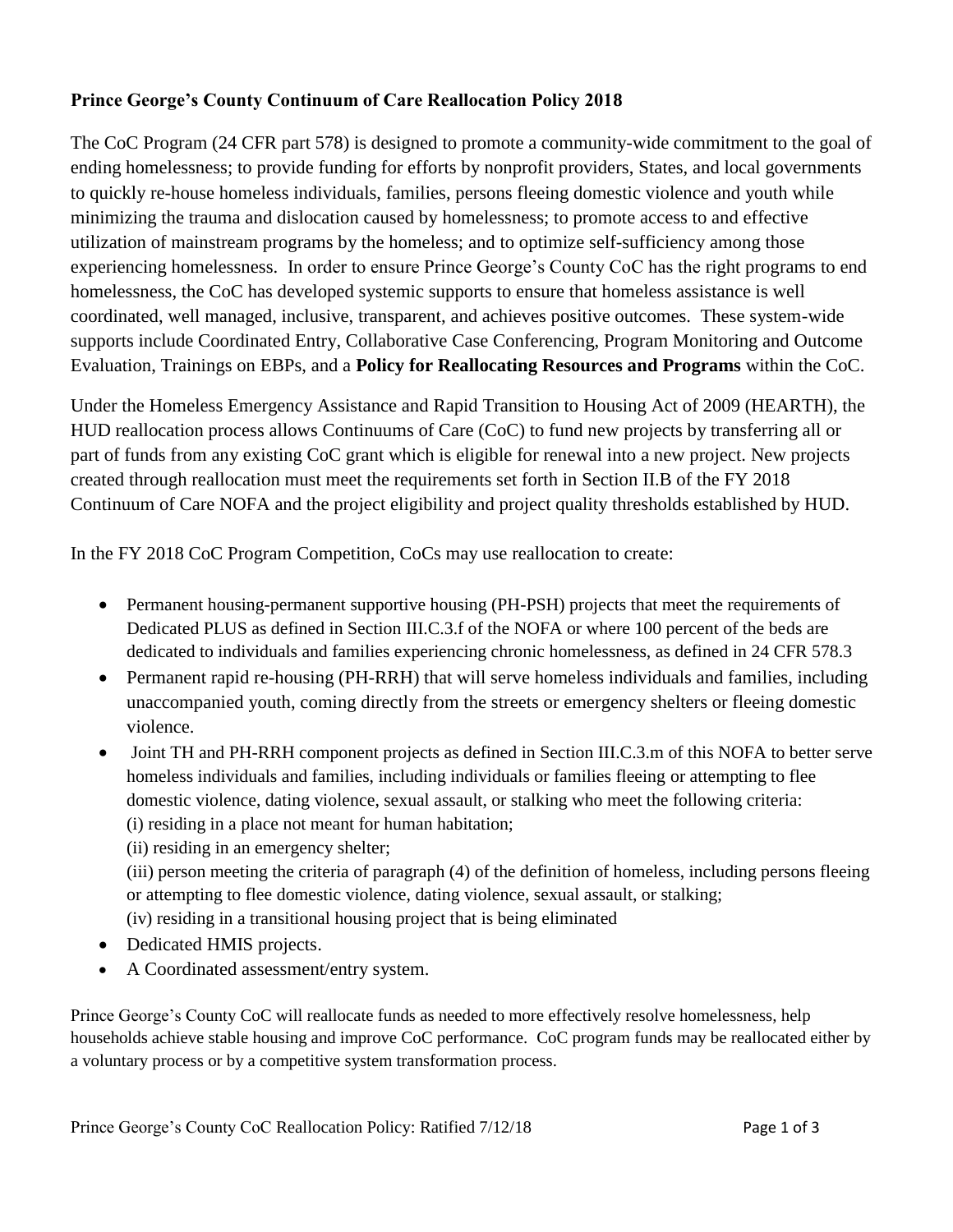## **I. Voluntary Reallocation and/or Transition Process**

- CoC grantees are able to self-nominate to voluntarily reallocate or transition CoC-funded renewal funds to create new projects.
- A grantee seeking the ability to reallocate or transition funding through the Voluntary grantee-selfnominating process must do so in accordance with the timeline set by the CoC Lead agency in that year's application process and complete a new project application by the deadline set by the CoC Lead agency in order to be eligible.
- The CoC Project Ranking & Review Committee will review the applications and make determinations regarding the acceptance and ranking of the proposed project.
- If the new project meets HUD's CoC funding priorities, local needs, and is an eligible reallocate or transition project type under the NOFA, the applicant will be given the opportunity to apply to HUD for the new project.
- If the new project does not meet HUD's COC priorities, local needs, is an ineligible project type, or does not request the full grant amount awarded to the existing project, the funds either in total or in part not covered by the request, will revert back to the original grant or be released as new funds by the CoC Lead Agency for proposal during the COC competition.

# **II. Competitive Reallocation**

The CoC Lead Agency may initiate a competitive reallocation process due to a renewal grantee ending a CoC program, or in order to increase CoC effectiveness by de-funding a project that does not meet CoC needs either because of program type or continual low performance.

A determination of low performance will be made based on an evaluation of the following criteria:

- Project performance, which takes into consideration exits to permanency, returns to homelessness, and increases in participant income;
- Utilization and effectiveness, which factors bed/unit operating capacity and cost effectiveness relative to project type and population served;
- Extent of participation in HMIS, including, but not limited to, bed coverage and data quality; and
- Grant management, which takes into consideration underspending, timely draws, and recaptured funds.

If a project is deemed to be low performing, the CoC Lead Agency will initiate a process by which the low performing project works with the CoC-Lead agency to develop a project improvement plan. If, in the timeframe outlined in the project improvement plan, the project has not made significant changes to improve its performance or meet set targets, the CoC reserves the right to reallocate the project.

In the case of involuntary reallocation, the funds that were allocated to the project will be released as new funds within the CoC, and agencies will have the opportunity to apply for them through a competitive process to create Permanent Supportive Housing for the chronically homeless and/or Rapid Re-housing projects.

#### **III. Project Transfer between Two Existing Grantees or to a New Grantee**

The process to transfer projects from one organization to another requires approval by the Executive Committee of the HSP and documentation that the HUD Field Office has approved the transfer request.